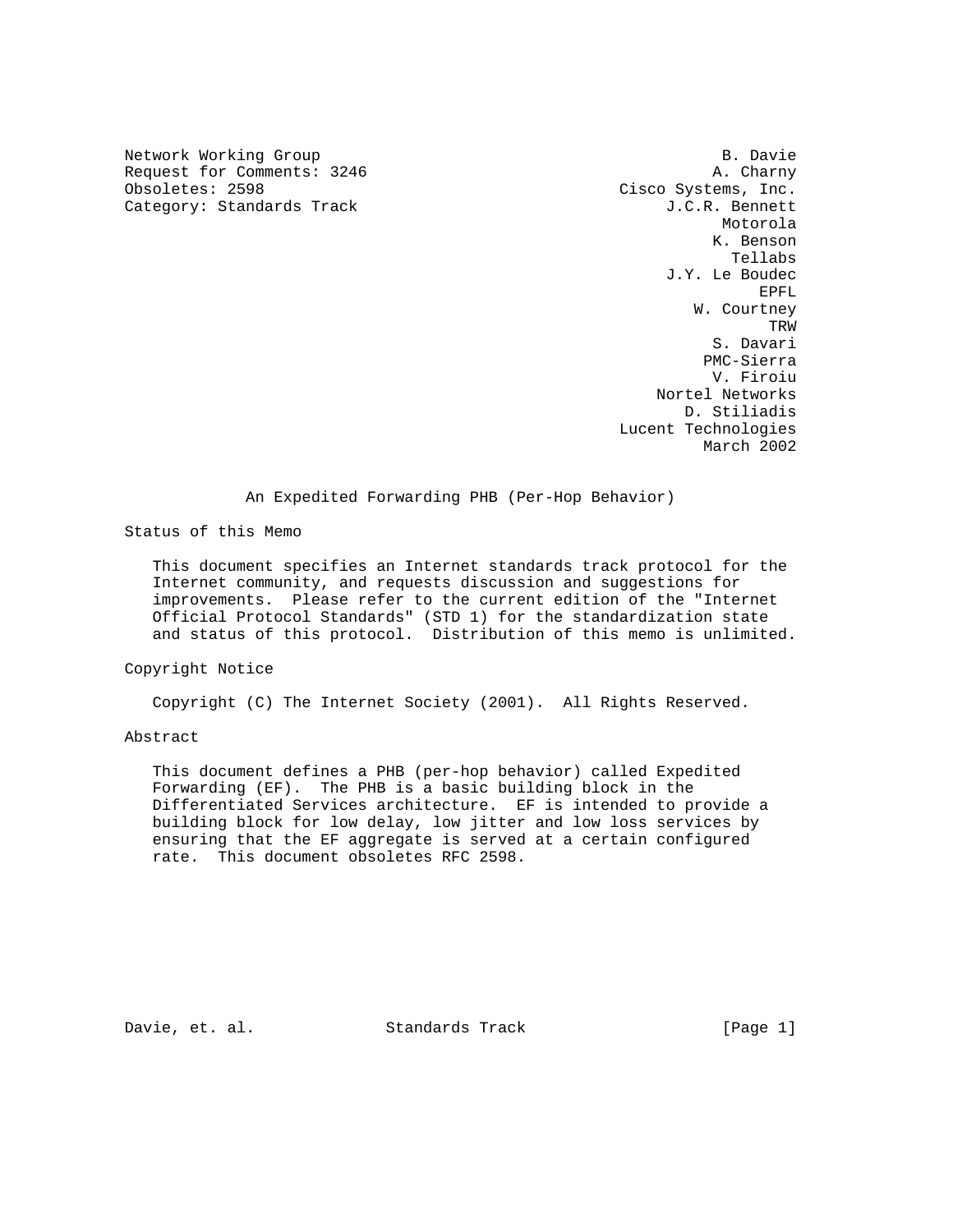Table of Contents

|                | Introduction                       | 2  |
|----------------|------------------------------------|----|
| 1.1            | Relationship to RFC 2598           | 3  |
| $\mathfrak{D}$ |                                    | 3  |
| 2.1            | Intuitive Description of EF        | 3  |
| 2.2            | Formal Definition of the EF PHB    | 5  |
| 2.3            |                                    | 8  |
| 2.4            |                                    | 8  |
| 2.5            | LOSS                               | 9  |
| 2.6            | Microflow misordering              | 9  |
| 2.7            | Recommended codepoint for this PHB | 9  |
| 2.8            |                                    | 10 |
| 2.9            |                                    | 10 |
| 2.10           | Interaction with other PHBs        | 10 |
| 3              | Security Considerations            | 10 |
| 4              |                                    | 11 |
| 5              |                                    | 11 |
| 6              |                                    | 11 |
|                | Appendix: Implementation Examples  | 12 |
|                |                                    | 14 |
|                |                                    | 16 |

### 1. Introduction

 Network nodes that implement the differentiated services enhancements to IP use a codepoint in the IP header to select a per-hop behavior (PHB) as the specific forwarding treatment for that packet [3, 4]. This memo describes a particular PHB called expedited forwarding  $(EF)$ .

 The intent of the EF PHB is to provide a building block for low loss, low delay, and low jitter services. The details of exactly how to build such services are outside the scope of this specification.

 The dominant causes of delay in packet networks are fixed propagation delays (e.g. those arising from speed-of-light delays) on wide area links and queuing delays in switches and routers. Since propagation delays are a fixed property of the topology, delay and jitter are minimized when queuing delays are minimized. In this context, jitter is defined as the variation between maximum and minimum delay. The intent of the EF PHB is to provide a PHB in which suitably marked packets usually encounter short or empty queues. Furthermore, if queues remain short relative to the buffer space available, packet loss is also kept to a minimum.

Davie, et. al. Standards Track [Page 2]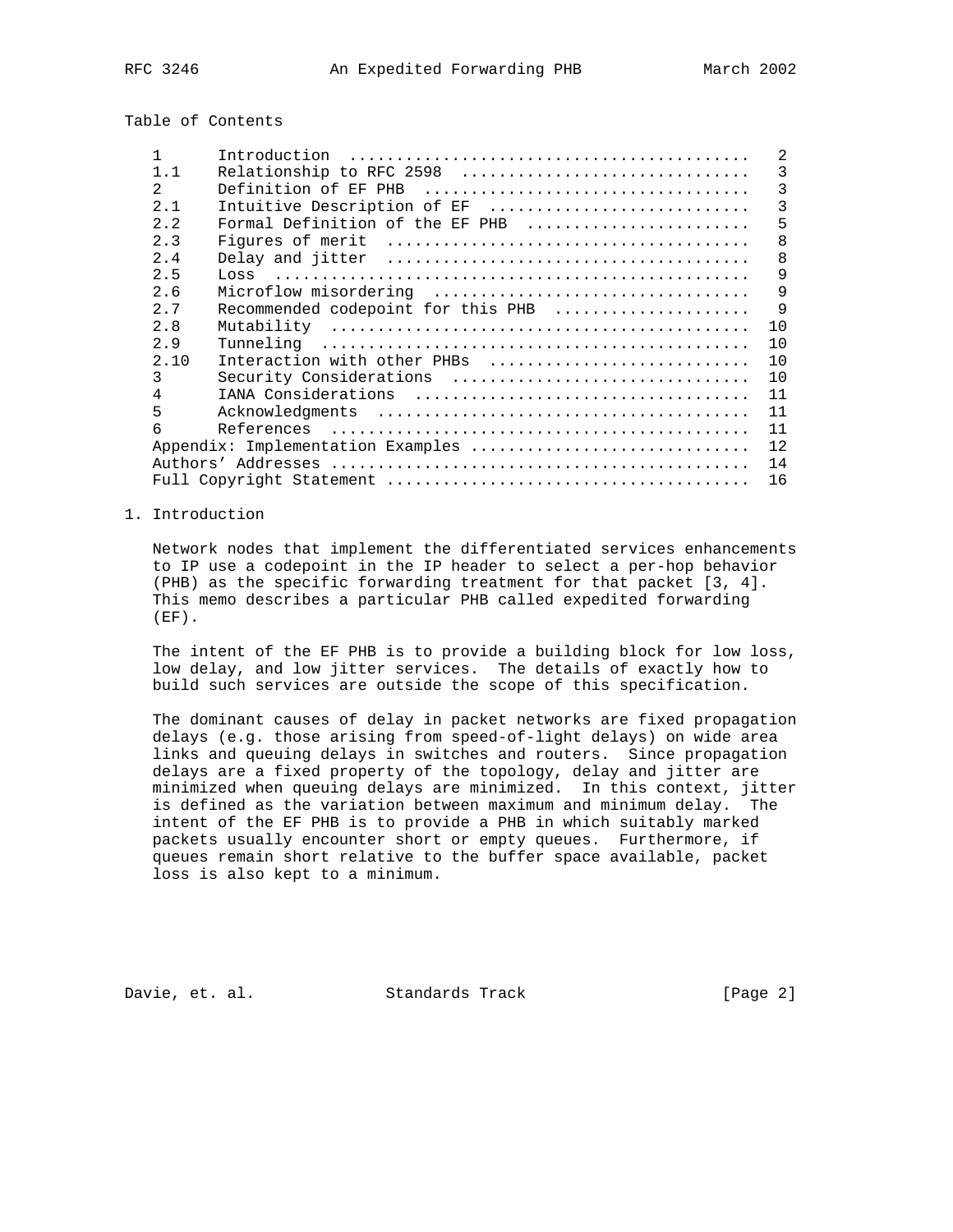To ensure that queues encountered by EF packets are usually short, it is necessary to ensure that the service rate of EF packets on a given output interface exceeds their arrival rate at that interface over long and short time intervals, independent of the load of other (non-EF) traffic. This specification defines a PHB in which EF packets are guaranteed to receive service at or above a configured rate and provides a means to quantify the accuracy with which this service rate is delivered over any time interval. It also provides a means to quantify the maximum delay and jitter that a packet may experience under bounded operating conditions.

 Note that the EF PHB only defines the behavior of a single node. The specification of behavior of a collection of nodes is outside the scope of this document. A Per-Domain Behavior (PDB) specification [7] may provide such information.

 When a DS-compliant node claims to implement the EF PHB, the implementation MUST conform to the specification given in this document. However, the EF PHB is not a mandatory part of the Differentiated Services architecture - a node is NOT REQUIRED to implement the EF PHB in order to be considered DS-compliant.

 The key words "MUST", "MUST NOT", "REQUIRED", "SHALL", "SHALL NOT", "SHOULD", "SHOULD NOT", "RECOMMENDED", "MAY", and "OPTIONAL" in this document are to be interpreted as described in RFC 2119 [2].

1.1. Relationship to RFC 2598

 This document replaces RFC 2598 [1]. The main difference is that it adds mathematical formalism to give a more rigorous definition of the behavior described. The full rationale for this is given in [6].

- 2. Definition of EF PHB
- 2.1. Intuitive Description of EF

 Intuitively, the definition of EF is simple: the rate at which EF traffic is served at a given output interface should be at least the configured rate R, over a suitably defined interval, independent of the offered load of non-EF traffic to that interface. Two difficulties arise when we try to formalize this intuition:

 - it is difficult to define the appropriate timescale at which to measure R. By measuring it at short timescales we may introduce sampling errors; at long timescales we may allow excessive jitter.

Davie, et. al. Standards Track [Page 3]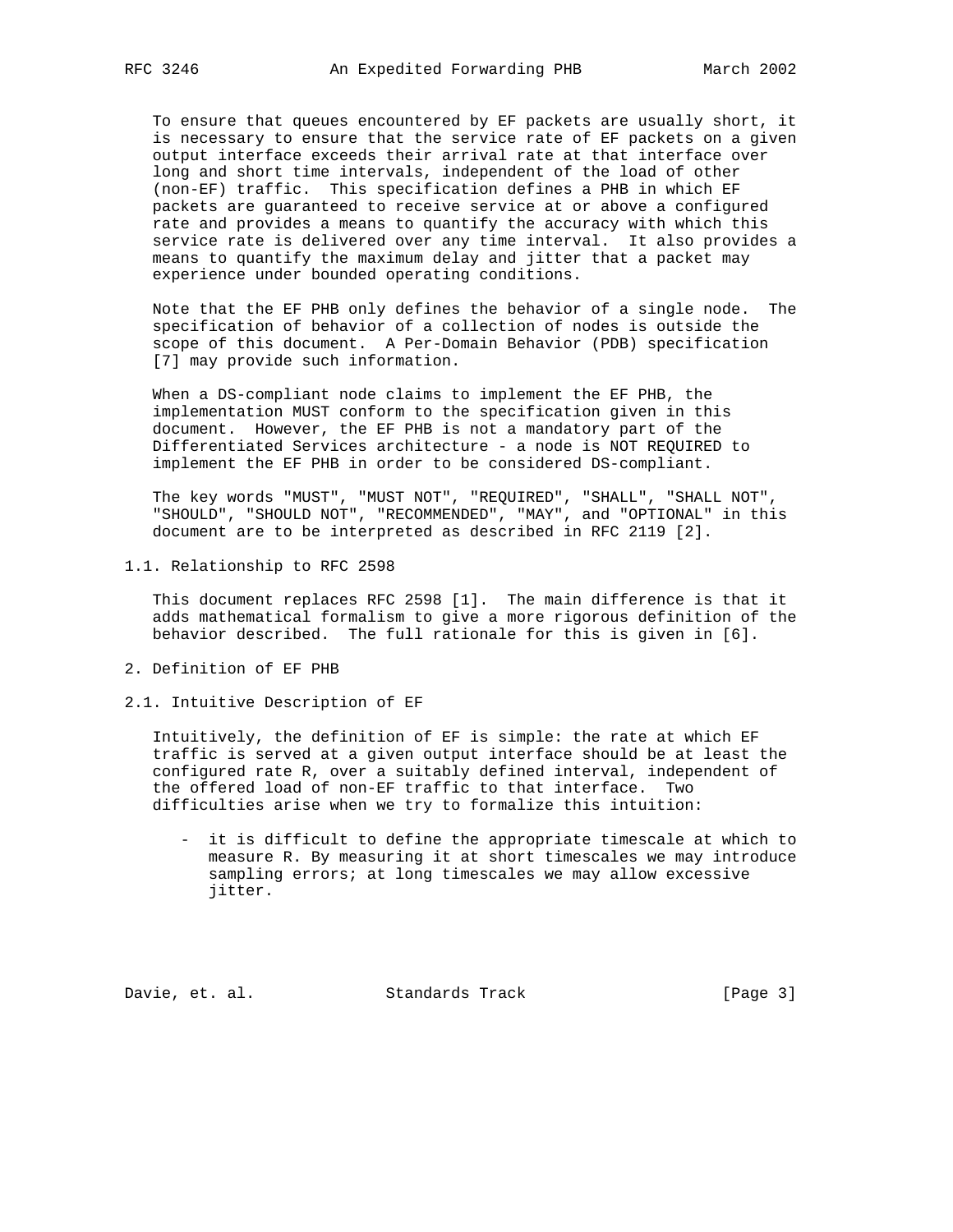- EF traffic clearly cannot be served at rate R if there are no EF packets waiting to be served, but it may be impossible to determine externally whether EF packets are actually waiting to be served by the output scheduler. For example, if an EF packet has entered the router and not exited, it may be awaiting service, or it may simply have encountered some processing or transmission delay within the router.

 The formal definition below takes account of these issues. It assumes that EF packets should ideally be served at rate R or faster, and bounds the deviation of the actual departure time of each packet from the "ideal" departure time of that packet. We define the departure time of a packet as the time when the last bit of that packet leaves the node. The "ideal" departure time of each EF packet is computed iteratively.

 In the case when an EF packet arrives at a device when all the previous EF packets have already departed, the computation of the ideal departure time is simple. Service of the packet should (ideally) start as soon as it arrives, so the ideal departure time is simply the arrival time plus the ideal time to transmit the packet at rate R. For a packet of length L\_j, that transmission time at the configured rate R is L\_j/R. (Of course, a real packet will typically get transmitted at line rate once its transmission actually starts, but we are calculating the ideal target behavior here; the ideal service takes place at rate R.)

 In the case when an EF packet arrives at a device that still contains EF packets awaiting service, the computation of the ideal departure time is more complicated. There are two cases to be considered. If the previous (j-1-th) departure occurred after its own ideal departure time, then the scheduler is running "late". In this case, the ideal time to start service of the new packet is the ideal departure time of the previous (j-1-th) packet, or the arrival time of the new packet, whichever is later, because we cannot expect a packet to begin service before it arrives. If the previous  $(j-1-th)$  departure occurred before its own ideal departure time, then the scheduler is running "early". In this case, service of the new packet should begin at the actual departure time of the previous packet.

 Once we know the time at which service of the j-th packet should (ideally) begin, then the ideal departure time of the j-th packet is L\_j/R seconds later. Thus we are able to express the ideal departure time of the j-th packet in terms of the arrival time of the j-th packet, the actual departure time of the j-1-th packet, and the ideal departure time of the j-1-th packet. Equations eq\_1 and eq\_2 in Section 2.2 capture this relationship.

Davie, et. al. Standards Track [Page 4]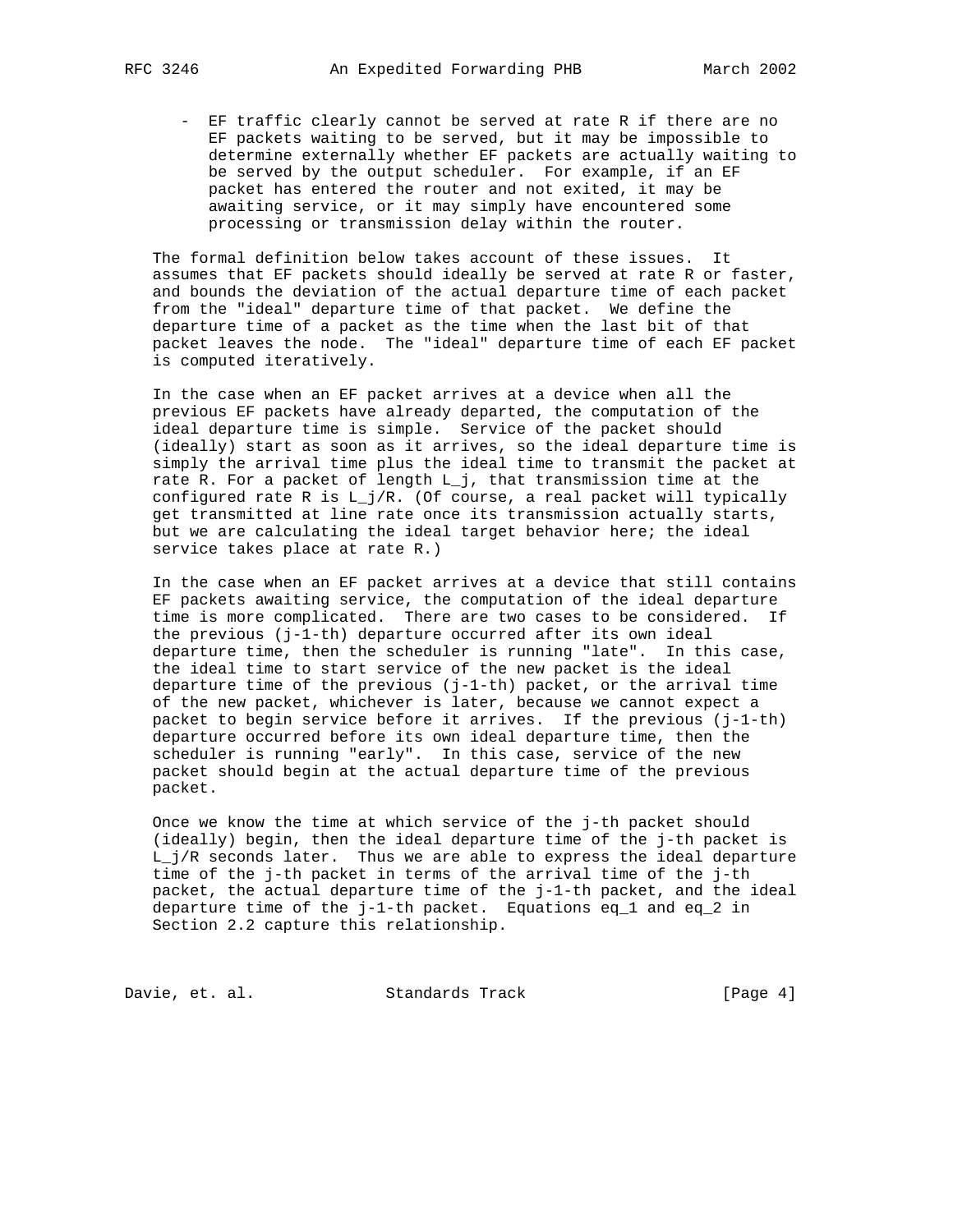Whereas the original EF definition did not provide any means to guarantee the delay of an individual EF packet, this property may be desired. For this reason, the equations in Section 2.2 consist of two parts: an "aggregate behavior" set and a "packet-identity-aware" set of equations. The aggregate behavior equations (eq\_1 and eq\_2) simply describe the properties of the service delivered to the EF aggregate by the device. The "packet-identity-aware" equations (eq\_3 and eq\_4) enable the bound on delay of an individual packet to be calculated given a knowledge of the operating conditions of the device. The significance of these two sets of equations is discussed further in Section 2.2. Note that these two sets of equations provide two ways of characterizing the behavior of a single device, not two different modes of behavior.

2.2. Formal Definition of the EF PHB

 A node that supports EF on an interface I at some configured rate R MUST satisfy the following equations:

d\_j <=  $f_j$  +  $E_a$  for all j > 0 (eq\_1)

where f\_j is defined iteratively by

 $f_0 = 0, d_0 = 0$ 

 $f_j = max(a_j, min(d_j-1, f_j-1)) + 1, j/R, for all j > 0 (eq_2)$ 

In this definition:

- d\_j is the time that the last bit of the j-th EF packet to depart actually leaves the node from the interface I.
- f\_j is the target departure time for the j-th EF packet to depart from I, the "ideal" time at or before which the last bit of that packet should leave the node.
- a\_j is the time that the last bit of the j-th EF packet destined to the output I actually arrives at the node.
- l\_j is the size (bits) of the j-th EF packet to depart from I. l\_j is measured on the IP datagram (IP header plus payload) and does not include any lower layer (e.g. MAC layer) overhead.
- R is the EF configured rate at output I (in bits/second).

Davie, et. al. Standards Track [Page 5]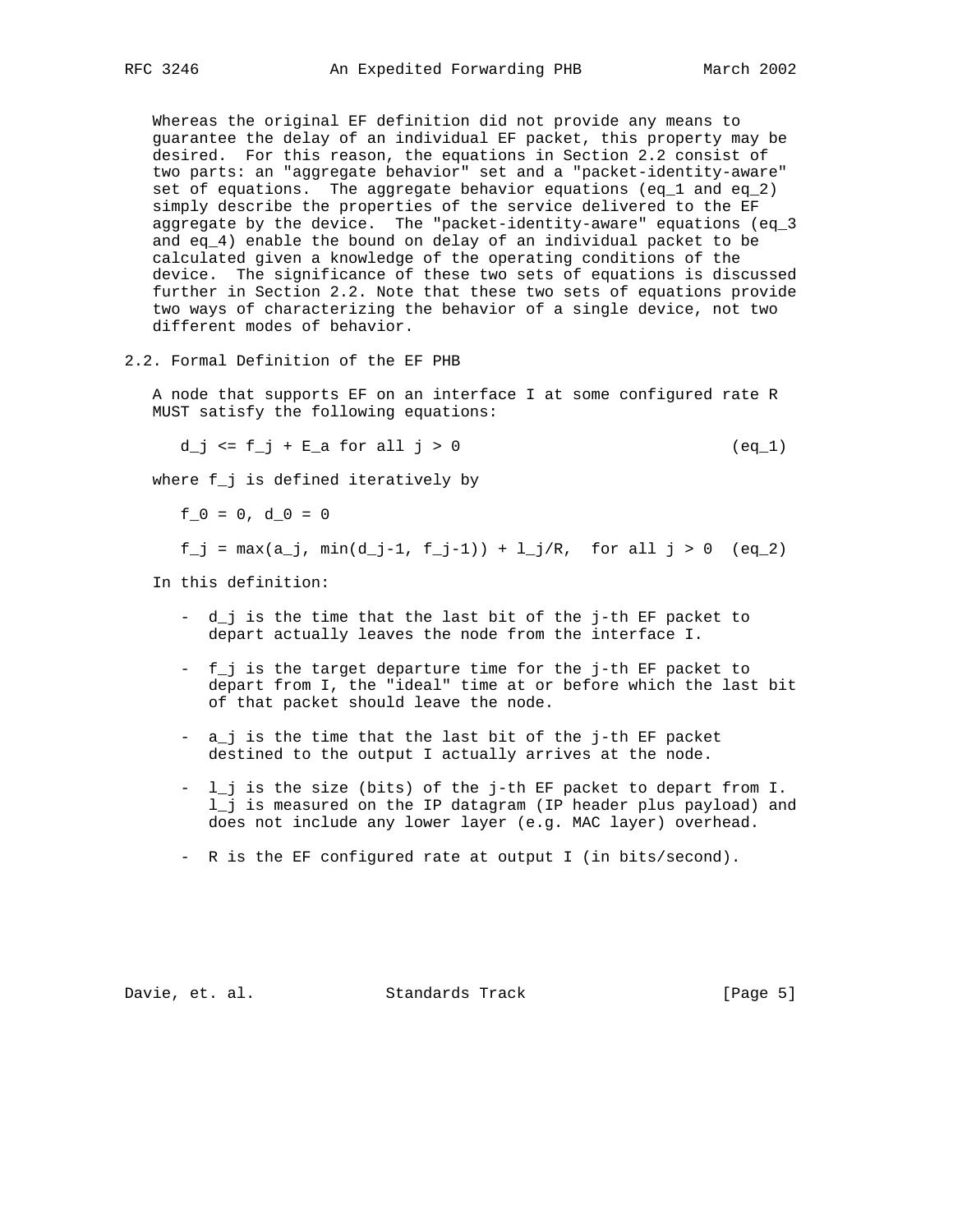- E\_a is the error term for the treatment of the EF aggregate. Note that E\_a represents the worst case deviation between the actual departure time of an EF packet and the ideal departure time of the same packet, i.e. E\_a provides an upper bound on  $(d_j - f_j)$  for all j.
- d\_0 and f\_0 do not refer to a real packet departure but are used purely for the purposes of the recursion. The time origin should be chosen such that no EF packets are in the system at time 0.
- for the definitions of a\_j and d\_j, the "last bit" of the packet includes the layer 2 trailer if present, because a packet cannot generally be considered available for forwarding until such a trailer has been received.

 An EF-compliant node MUST be able to be characterized by the range of possible R values that it can support on each of its interfaces while conforming to these equations, and the value of E\_a that can be met on each interface. R may be line rate or less. E\_a MAY be specified as a worst-case value for all possible R values or MAY be expressed as a function of R.

 Note also that, since a node may have multiple inputs and complex internal scheduling, the j-th EF packet to arrive at the node destined for a certain interface may not be the j-th EF packet to depart from that interface. It is in this sense that eq\_1 and eq\_2 are unaware of packet identity.

 In addition, a node that supports EF on an interface I at some configured rate R MUST satisfy the following equations:

 $D_j \leq F_j + E_p$  for all  $j > 0$  (eq\_3)

where F\_j is defined iteratively by

 $F$  0 = 0, D 0 = 0

```
F_j = \max(A_j, \min(D_j-1, F_j-1)) + L_j/R, for all j > 0 (eq. 4)
```
In this definition:

 - D\_j is the actual departure time of the individual EF packet that arrived at the node destined for interface I at time  $A_j$ , i.e., given a packet which was the j-th EF packet destined for I to arrive at the node via any input, D\_j is the time at which the last bit of that individual packet actually leaves the node from the interface I.

Davie, et. al. Standards Track [Page 6]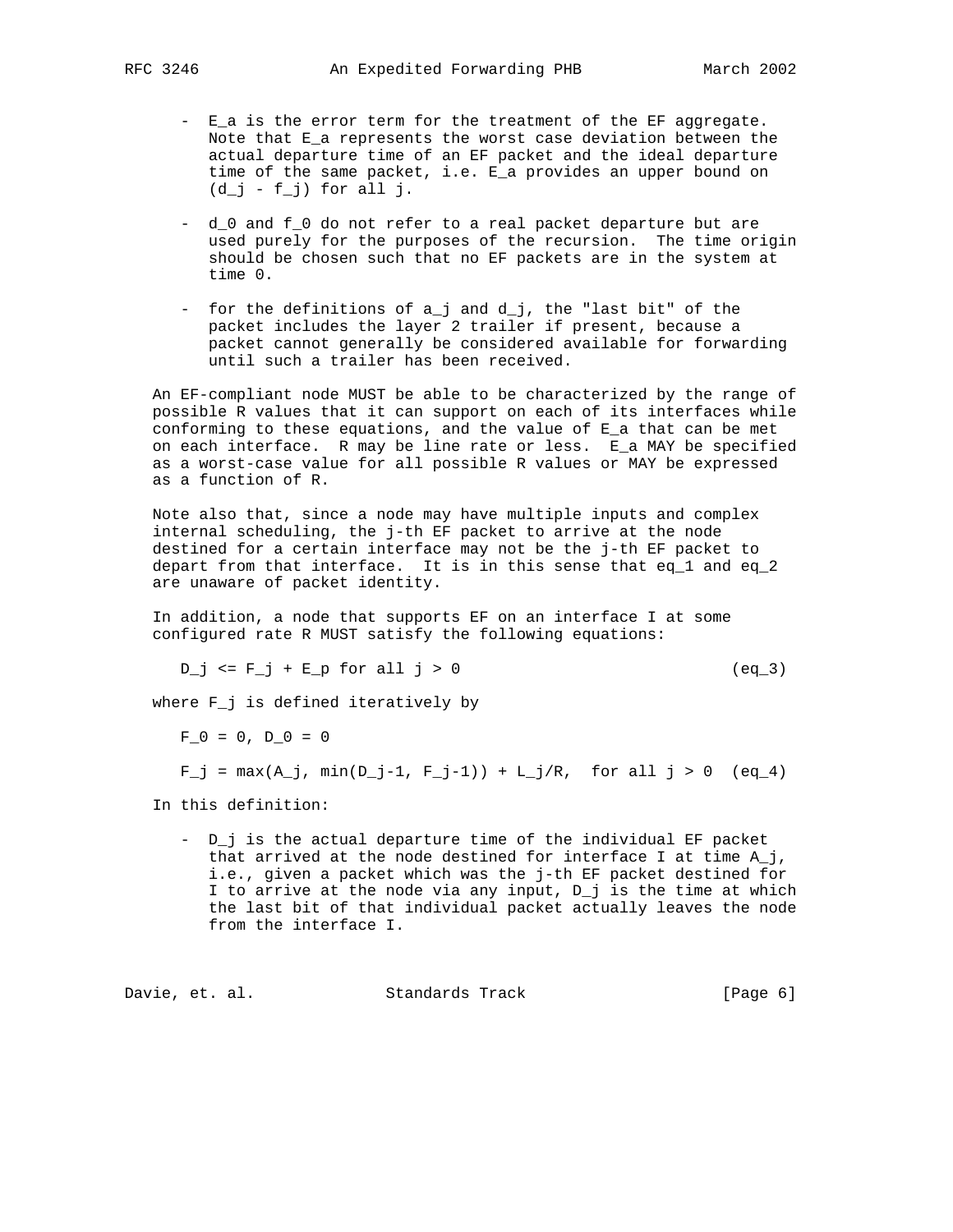- F\_j is the target departure time for the individual EF packet that arrived at the node destined for interface I at time  $A_j$ .
- A\_j is the time that the last bit of the j-th EF packet destined to the output I to arrive actually arrives at the node.
- L\_j is the size (bits) of the j-th EF packet to arrive at the node that is destined to output I. L\_j is measured on the IP datagram (IP header plus payload) and does not include any lower layer (e.g. MAC layer) overhead.
- R is the EF configured rate at output I (in bits/second).
- E\_p is the error term for the treatment of individual EF packets. Note that E\_p represents the worst case deviation between the actual departure time of an EF packet and the ideal departure time of the same packet, i.e. E\_p provides an upper bound on  $(D_j - F_j)$  for all j.
- D\_0 and F\_0 do not refer to a real packet departure but are used purely for the purposes of the recursion. The time origin should be chosen such that no EF packets are in the system at time 0.
- for the definitions of A\_j and D\_j, the "last bit" of the packet includes the layer 2 trailer if present, because a packet cannot generally be considered available for forwarding until such a trailer has been received.

 It is the fact that D\_j and F\_j refer to departure times for the j-th packet to arrive that makes eq\_3 and eq\_4 aware of packet identity. This is the critical distinction between the last two equations and the first two.

 An EF-compliant node SHOULD be able to be characterized by the range of possible R values that it can support on each of its interfaces while conforming to these equations, and the value of  $E_p$  that can be met on each interface. E\_p MAY be specified as a worst-case value for all possible R values or MAY be expressed as a function of R. An E\_p value of "undefined" MAY be specified. For discussion of situations in which E\_p may be undefined see the Appendix and [6].

 For the purposes of testing conformance to these equations, it may be necessary to deal with packet arrivals on different interfaces that are closely spaced in time. If two or more EF packets destined for the same output interface arrive (on different inputs) at almost the

Davie, et. al. Standards Track [Page 7]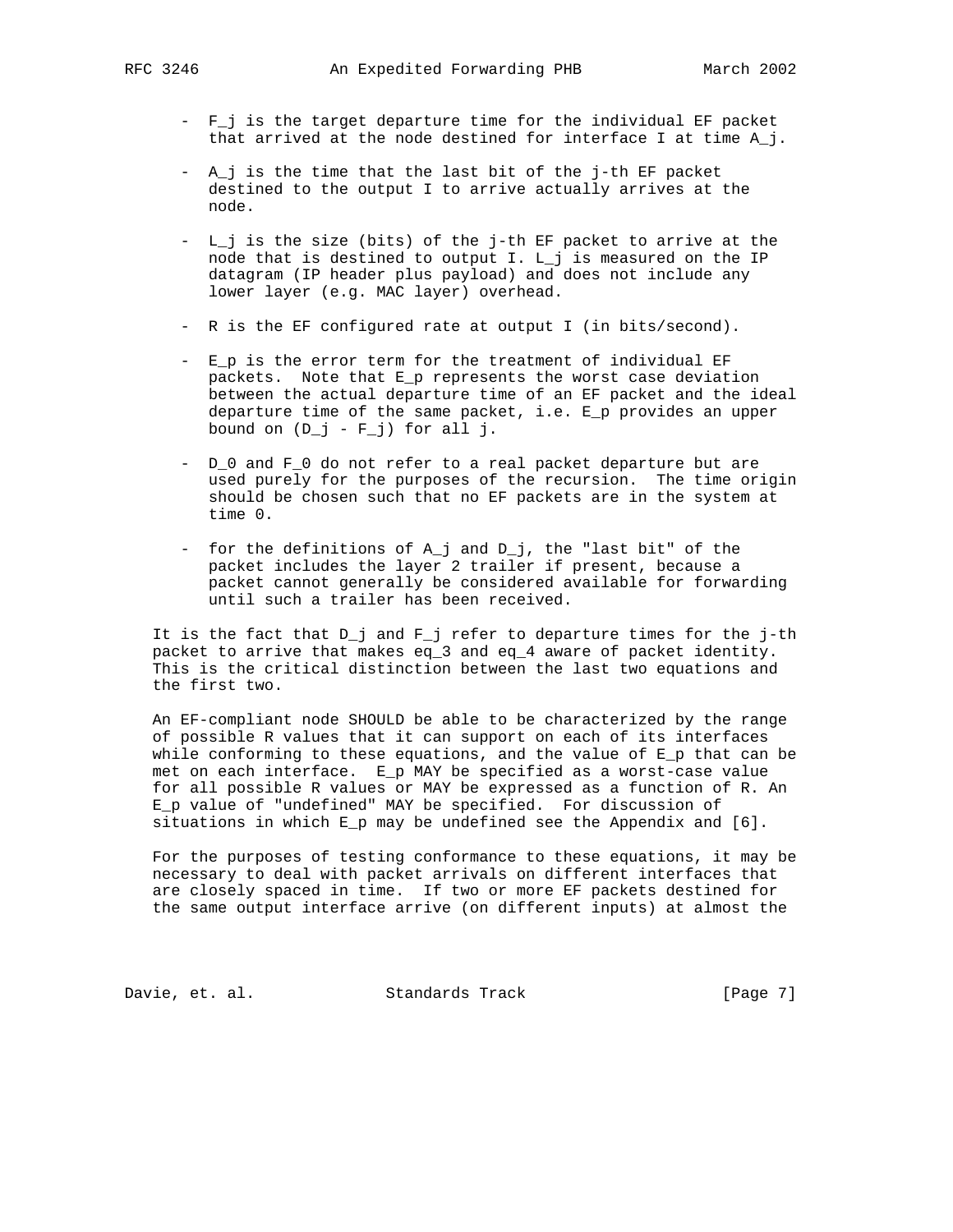same time and the difference between their arrival times cannot be measured, then it is acceptable to use a random tie-breaking method to decide which packet arrived "first".

2.3. Figures of merit

 E\_a and E\_p may be thought of as "figures of merit" for a device. A smaller value of E\_a means that the device serves the EF aggregate more smoothly at rate R over relatively short timescales, whereas a larger value of E a implies a more bursty scheduler which serves the EF aggregate at rate R only when measured over longer intervals. A device with a larger E\_a can "fall behind" the ideal service rate R by a greater amount than a device with a smaller E\_a.

 A lower value of E\_p implies a tighter bound on the delay experienced by an individual packet. Factors that might lead to a higher E\_p might include a large number of input interfaces (since an EF packet might arrive just behind a large number of EF packets that arrived on other interfaces), or might be due to internal scheduler details (e.g. per-flow scheduling within the EF aggregate).

We observe that factors that increase  $E_a$  such as those noted above will also increase  $E_p$ , and that  $E_p$  is thus typically greater than or equal to  $E_a$ . In summary,  $E_a$  is a measure of deviation from ideal service of the EF aggregate at rate R, while E\_p measures both non-ideal service and non-FIFO treatment of packets within the aggregate.

For more discussion of these issues see the Appendix and [6].

2.4. Delay and jitter

 Given a known value of E\_p and a knowledge of the bounds on the EF traffic offered to a given output interface, summed over all input interfaces, it is possible to bound the delay and jitter that will be experienced by EF traffic leaving the node via that interface. The delay bound is

 $D = B/R + E_p$  (eq\_5)

where

- R is the configured EF service rate on the output interface
- the total offered load of EF traffic destined to the output interface, summed over all input interfaces, is bounded by a token bucket of rate r <= R and depth B

Davie, et. al. Standards Track [Page 8]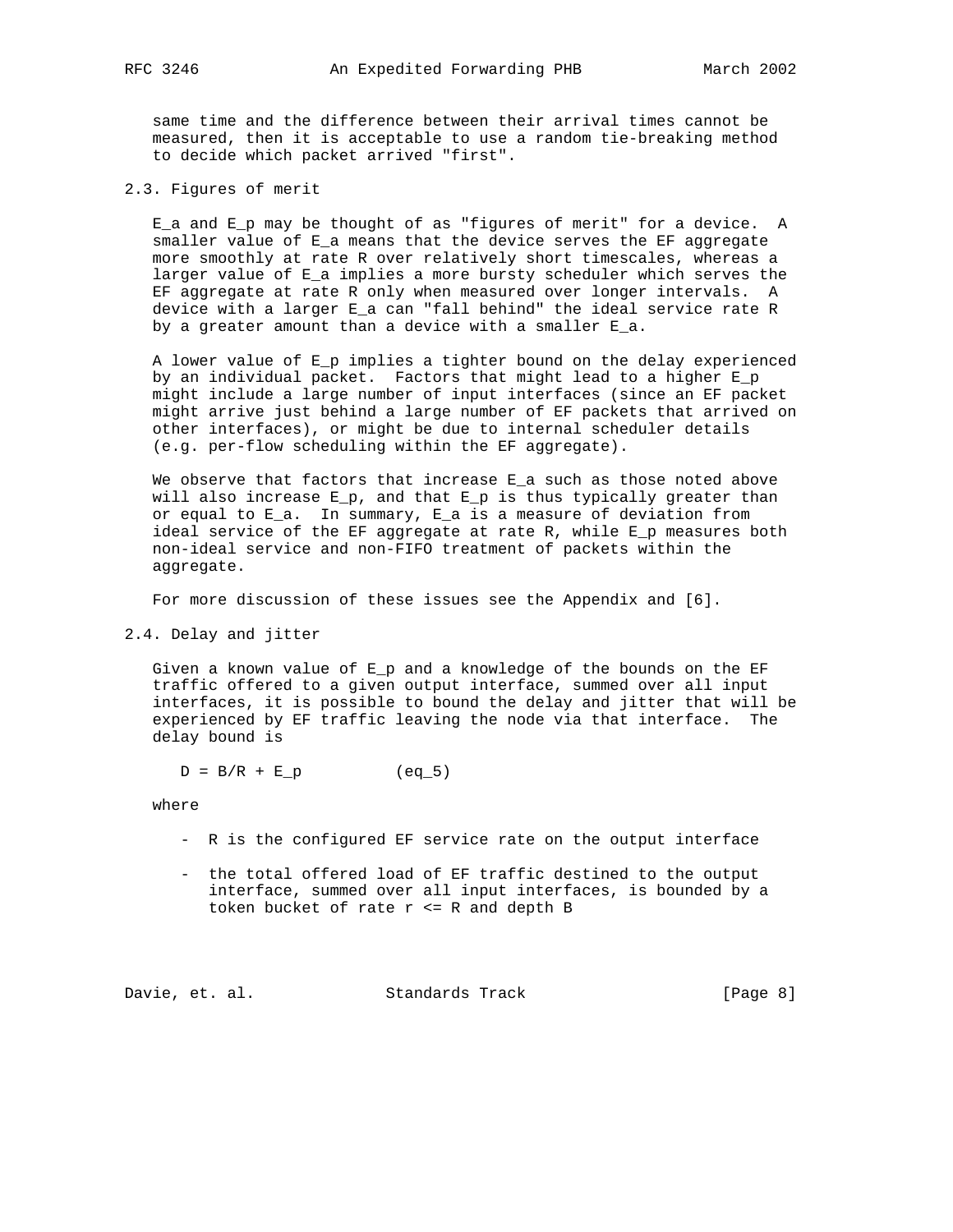Since the minimum delay through the device is clearly at least zero, D also provides a bound on jitter. To provide a tighter bound on jitter, the value of E\_p for a device MAY be specified as two separate components such that

 $E_p = E_f$ ixed +  $E_v$ variable

 where E\_fixed represents the minimum delay that can be experienced by an EF packet through the node.

#### 2.5. Loss

 The EF PHB is intended to be a building block for low loss services. However, under sufficiently high load of EF traffic (including unexpectedly large bursts from many inputs at once), any device with finite buffers may need to discard packets. Thus, it must be possible to establish whether a device conforms to the EF definition even when some packets are lost. This is done by performing an "off-line" test of conformance to equations 1 through 4. After observing a sequence of packets entering and leaving the node, the packets which did not leave are assumed lost and are notionally removed from the input stream. The remaining packets now constitute the arrival stream (the a\_j's) and the packets which left the node constitute the departure stream (the  $d_j's$ ). Conformance to the equations can thus be verified by considering only those packets that successfully passed through the node.

 In addition, to assist in meeting the low loss objective of EF, a node MAY be characterized by the operating region in which loss of EF due to congestion will not occur. This MAY be specified, using a token bucket of rate  $r \le R$  and burstsize B, as the sum of traffic across all inputs to a given output interface that can be tolerated without loss.

 In the event that loss does occur, the specification of which packets are lost is beyond the scope of this document. However it is a requirement that those packets not lost MUST conform to the equations of Section 2.2.

2.6. Microflow misordering

 Packets belonging to a single microflow within the EF aggregate passing through a device SHOULD NOT experience re-ordering in normal operation of the device.

2.7. Recommended codepoint for this PHB

Codepoint 101110 is RECOMMENDED for the EF PHB.

Davie, et. al. Standards Track [Page 9]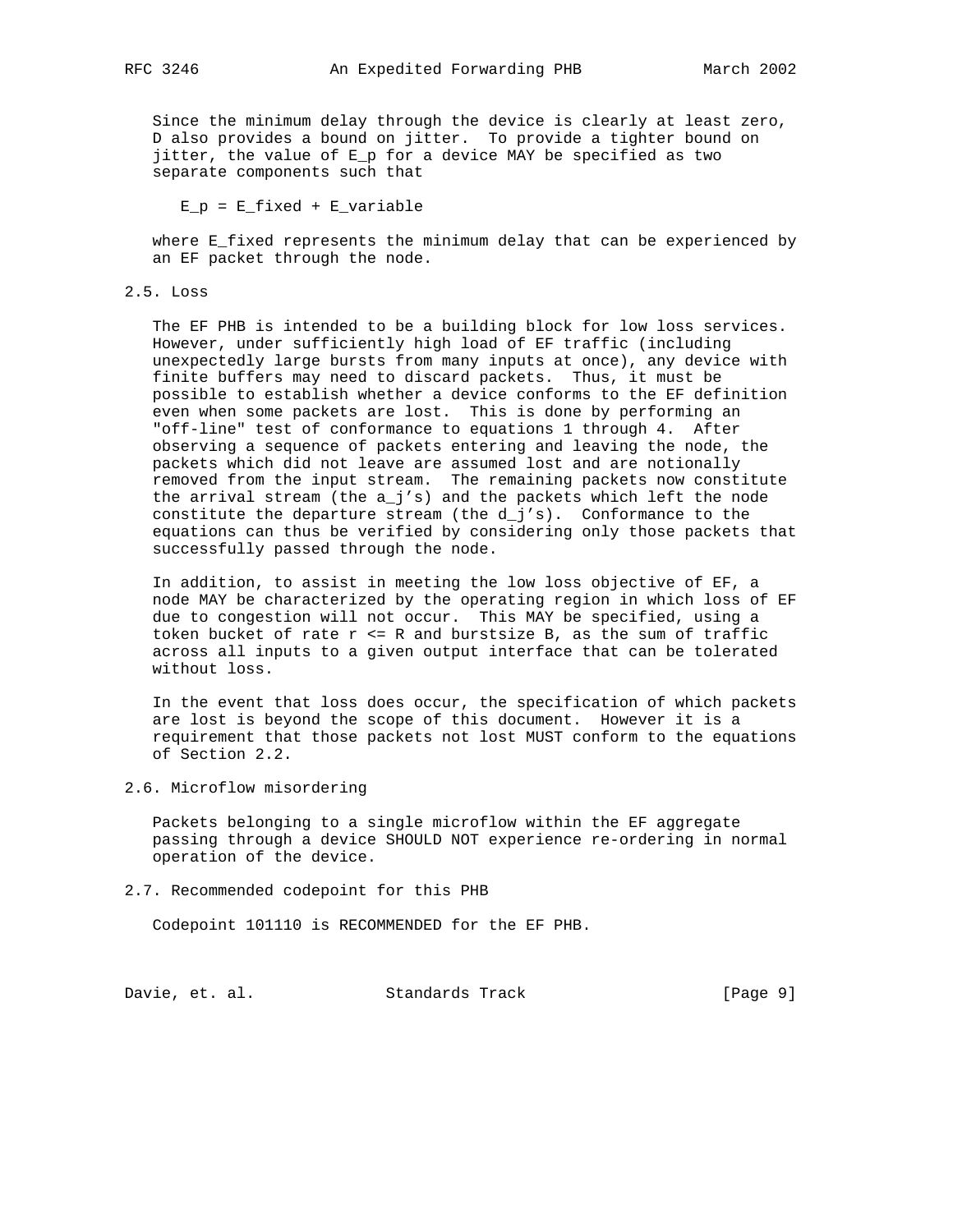# 2.8. Mutability

 Packets marked for EF PHB MAY be remarked at a DS domain boundary only to other codepoints that satisfy the EF PHB. Packets marked for EF PHBs SHOULD NOT be demoted or promoted to another PHB by a DS domain.

## 2.9. Tunneling

 When EF packets are tunneled, the tunneling packets SHOULD be marked as EF. A full discussion of tunneling issues is presented in [5].

#### 2.10. Interaction with other PHBs

 Other PHBs and PHB groups may be deployed in the same DS node or domain with the EF PHB. The equations of Section 2.2 MUST hold for a node independent of the amount of non-EF traffic offered to it.

 If the EF PHB is implemented by a mechanism that allows unlimited preemption of other traffic (e.g., a priority queue), the implementation MUST include some means to limit the damage EF traffic could inflict on other traffic (e.g., a token bucket rate limiter). Traffic that exceeds this limit MUST be discarded. This maximum EF rate, and burst size if appropriate, MUST be settable by a network administrator (using whatever mechanism the node supports for non volatile configuration).

3. Security Considerations

 To protect itself against denial of service attacks, the edge of a DS domain SHOULD strictly police all EF marked packets to a rate negotiated with the adjacent upstream domain. Packets in excess of the negotiated rate SHOULD be dropped. If two adjacent domains have not negotiated an EF rate, the downstream domain SHOULD use 0 as the rate (i.e., drop all EF marked packets).

 In addition, traffic conditioning at the ingress to a DS-domain MUST ensure that only packets having DSCPs that correspond to an EF PHB when they enter the DS-domain are marked with a DSCP that corresponds to EF inside the DS-domain. Such behavior is as required by the Differentiated Services architecture [4]. It protects against denial-of-service and theft-of-service attacks which exploit DSCPs that are not identified in any Traffic Conditioning Specification provisioned at an ingress interface, but which map to EF inside the DS-domain.

Davie, et. al. Standards Track [Page 10]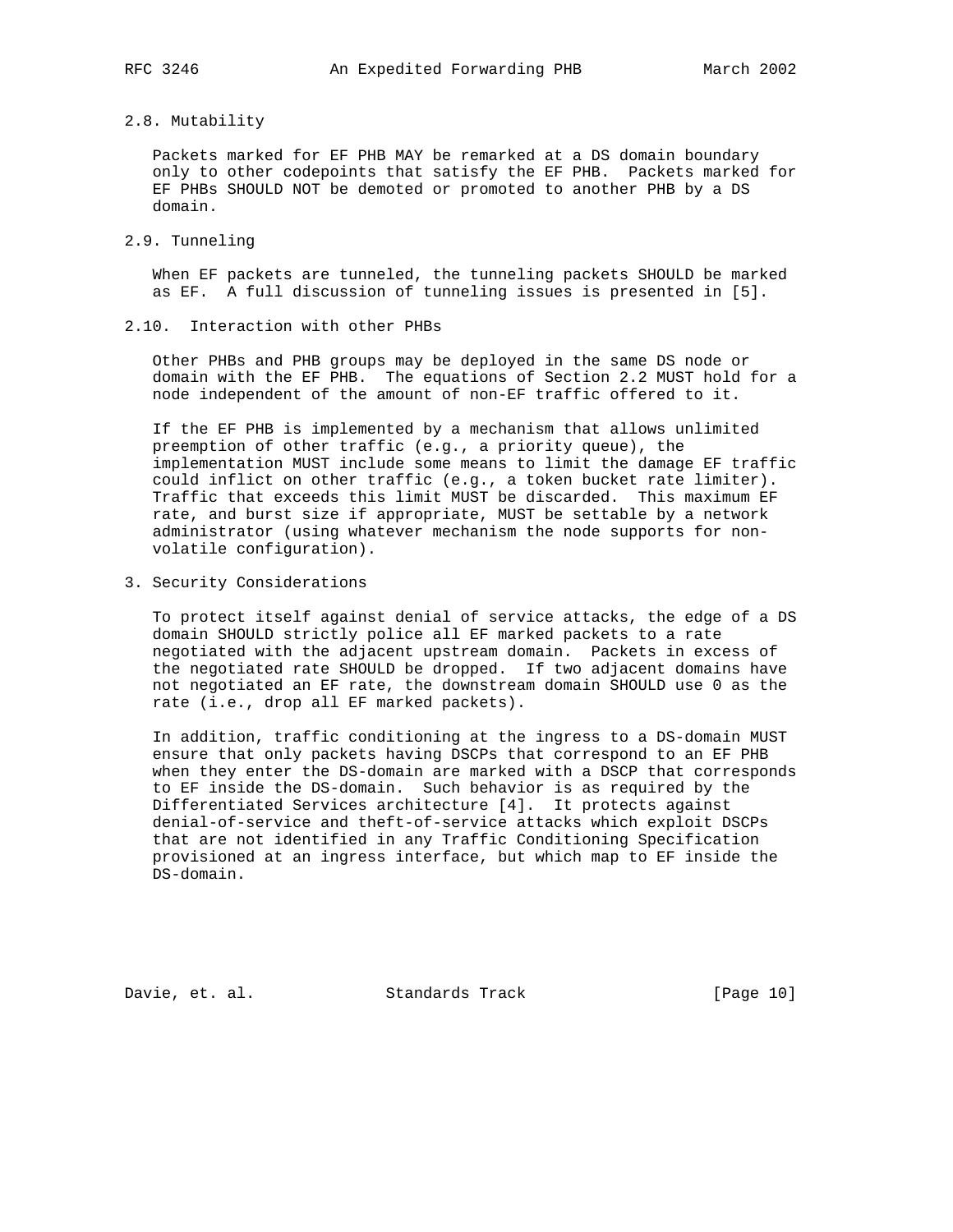4. IANA Considerations

 This document allocates one codepoint, 101110, in Pool 1 of the code space defined by [3].

5. Acknowledgments

 This document was the result of collaboration and discussion among a large number of people. In particular, Fred Baker, Angela Chiu, Chuck Kalmanek, and K. K. Ramakrishnan made significant contributions to the new EF definition. John Wroclawski provided many helpful comments to the authors. This document draws heavily on the original EF PHB definition of Jacobson, Nichols, and Poduri. It was also greatly influenced by the work of the EFRESOLVE team of Armitage, Casati, Crowcroft, Halpern, Kumar, and Schnizlein.

## 6. References

- [1] Jacobson, V., Nichols, K. and K. Poduri, "An Expedited Forwarding PHB", RFC 2598, June 1999.
- [2] Bradner, S., "Key words for use in RFCs to Indicate Requirement Levels", BCP 14, RFC 2119, March 1997.
- [3] Nichols, K., Blake, S., Baker, F. and D. Black, "Definition of the Differentiated Services Field (DS Field) in the IPv4 and IPv6 Headers", RFC 2474, December 1998.
- [4] Black, D., Blake, S., Carlson, M., Davies, E., Wang, Z. and W. Weiss, "An Architecture for Differentiated Services", RFC 2475, December 1998.
- [5] Black, D., "Differentiated Services and Tunnels", RFC 2983, October 2000.
- [6] Charny, A., Baker, F., Davie, B., Bennett, J.C.R., Benson, K., Le Boudec, J.Y., Chiu, A., Courtney, W., Davari, S., Firoiu, V., Kalmanek, C., Ramakrishnan, K.K. and D. Stiliadis, "Supplemental Information for the New Definition of the EF PHB (Expedited Forwarding Per-Hop Behavior)", RFC 3247, March 2002.
- [7] Nichols K. and B. Carpenter, "Definition of Differentiated Services Per Domain Behaviors and Rules for their Specification", RFC 3086, April 2001.

Davie, et. al. Standards Track [Page 11]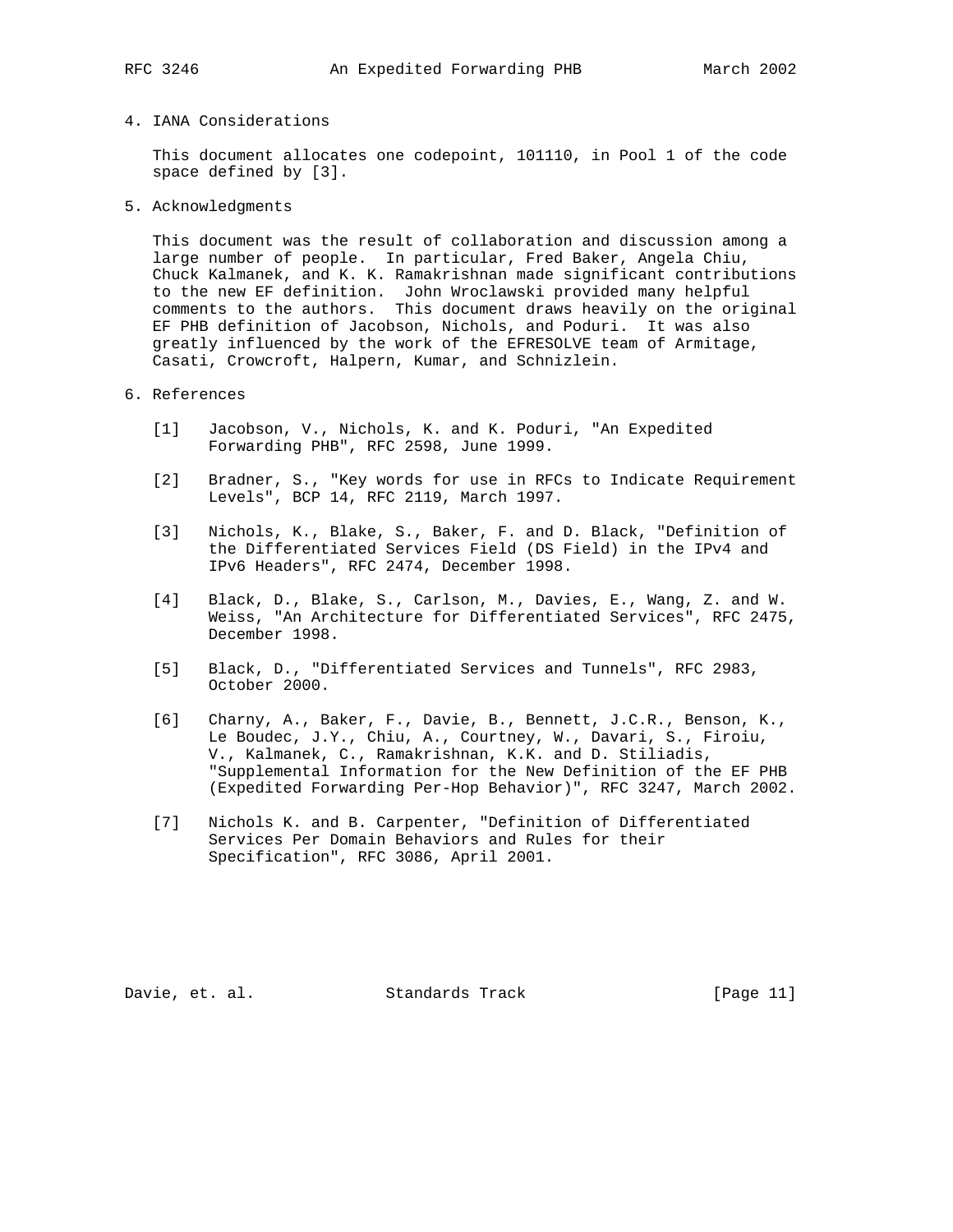Appendix: Implementation Examples

 This appendix is not part of the normative specification of EF. However, it is included here as a possible source of useful information for implementors.

 A variety of factors in the implementation of a node supporting EF will influence the values of  $E_a$  and  $E_p$ . These factors are discussed in more detail in [6], and include both output schedulers and the internal design of a device.

 A priority queue is widely considered as the canonical example of an implementation of EF. A "perfect" output buffered device (i.e. one which delivers packets immediately to the appropriate output queue) with a priority queue for EF traffic will provide both a low E\_a and a low E\_p. We note that the main factor influencing E\_a will be the inability to pre-empt an MTU-sized non-EF packet that has just begun transmission at the time when an EF packet arrives at the output interface, plus any additional delay that might be caused by non pre-emptable queues between the priority queue and the physical interface. E\_p will be influenced primarily by the number of interfaces.

 Another example of an implementation of EF is a weighted round robin scheduler. Such an implementation will typically not be able to support values of R as high as the link speeds, because the maximum rate at which EF traffic can be served in the presence of competing traffic will be affected by the number of other queues and the weights given to them. Furthermore, such an implementation is likely to have a value of E\_a that is higher than a priority queue implementation, all else being equal, as a result of the time spent serving non-EF queues by the round robin scheduler.

 Finally, it is possible to implement hierarchical scheduling algorithms, such that some non-FIFO scheduling algorithm is run on sub-flows within the EF aggregate, while the EF aggregate as a whole could be served at high priority or with a large weight by the top level scheduler. Such an algorithm might perform per-input scheduling or per-microflow scheduling within the EF aggregate, for example. Because such algorithms lead to non-FIFO service within the EF aggregate, the value of E\_p for such algorithms may be higher than for other implementations. For some schedulers of this type it may be difficult to provide a meaningful bound on E\_p that would hold for any pattern of traffic arrival, and thus a value of "undefined" may be most appropriate.

Davie, et. al. Standards Track [Page 12]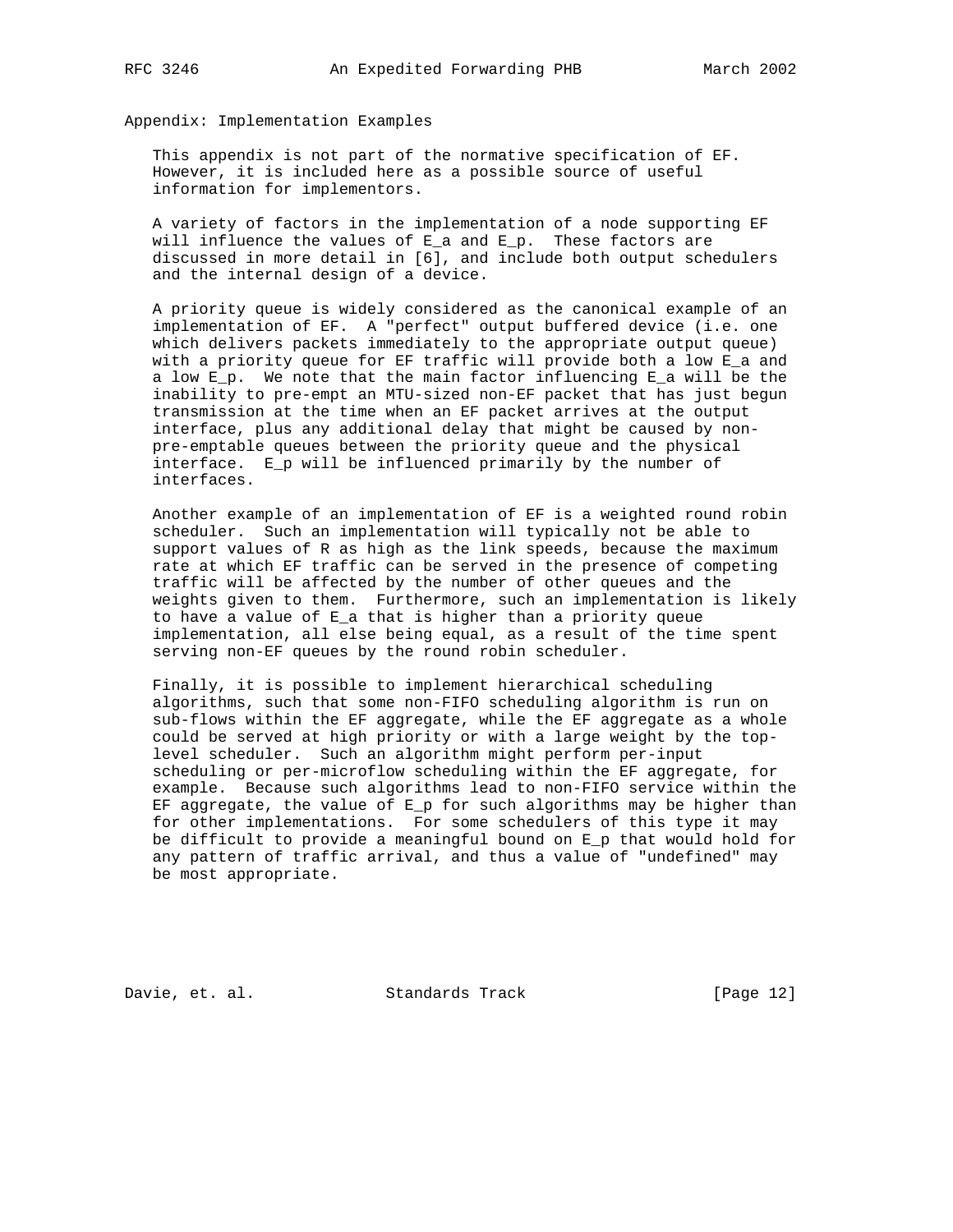It should be noted that it is quite acceptable for a Diffserv domain to provide multiple instances of EF. Each instance should be characterizable by the equations in Section 2.2 of this specification. The effect of having multiple instances of EF on the E\_a and E\_p values of each instance will depend considerably on how the multiple instances are implemented. For example, in a multi level priority scheduler, an instance of EF that is not at the highest priority may experience relatively long periods when it receives no service while higher priority instances of EF are served. This would result in relatively large values of E\_a and E\_p. By contrast, in a WFQ-like scheduler, each instance of EF would be represented by a queue served at some configured rate and the values of E\_a and E\_p could be similar to those for a single EF instance.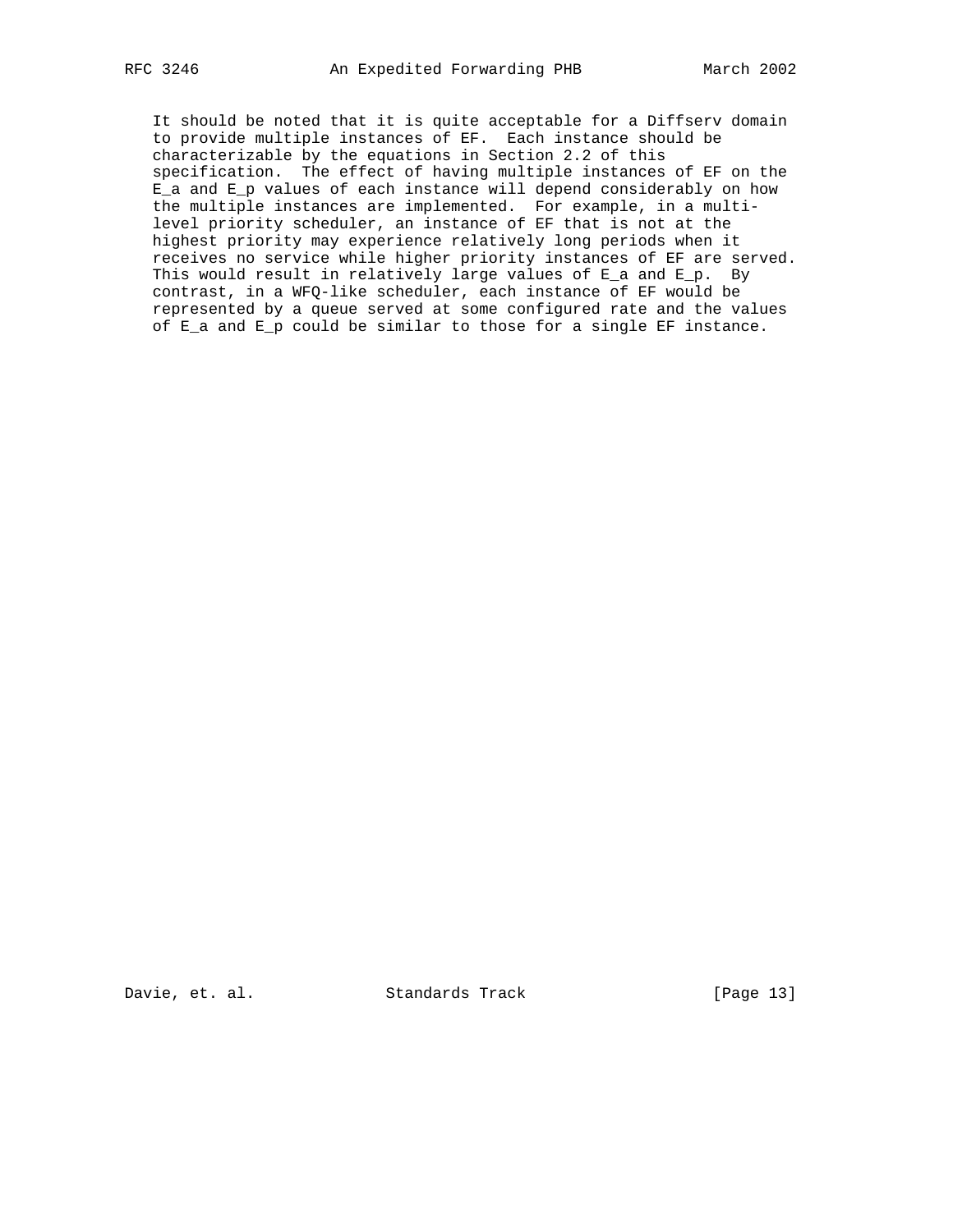Authors' Addresses Bruce Davie Cisco Systems, Inc. 300 Apollo Drive Chelmsford, MA, 01824 EMail: bsd@cisco.com Anna Charny Cisco Systems 300 Apollo Drive Chelmsford, MA 01824 EMail: acharny@cisco.com Jon Bennett Motorola 3 Highwood Drive East Tewksbury, MA 01876 EMail: jcrb@motorola.com Kent Benson Tellabs Research Center 3740 Edison Lake Parkway #101 Mishawaka, IN 46545 EMail: Kent.Benson@tellabs.com Jean-Yves Le Boudec ICA-EPFL, INN Ecublens, CH-1015 Lausanne-EPFL, Switzerland EMail: jean-yves.leboudec@epfl.ch Bill Courtney TRW Bldg. 201/3702 One Space Park Redondo Beach, CA 90278 EMail: bill.courtney@trw.com

Davie, et. al. Standards Track [Page 14]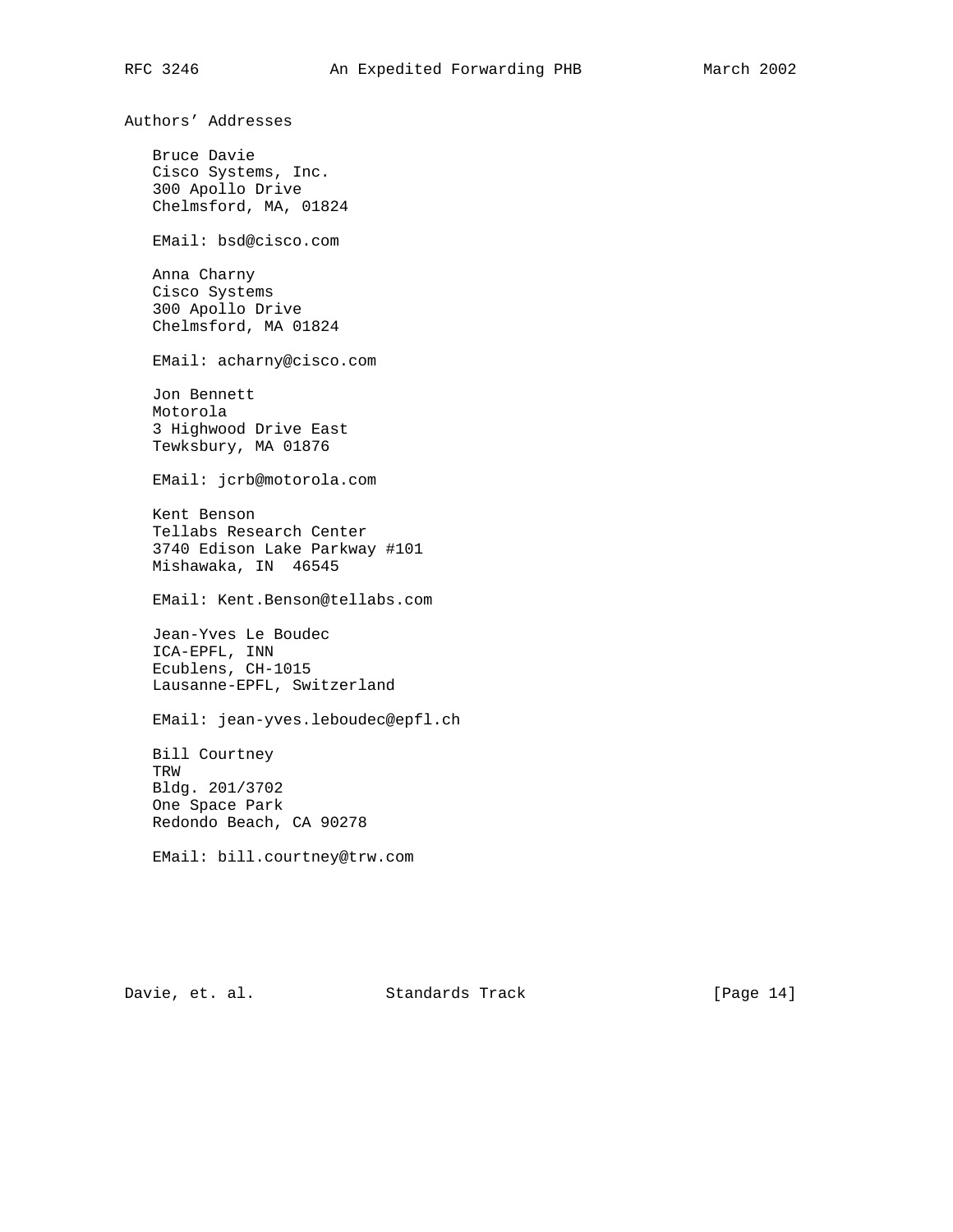Shahram Davari PMC-Sierra Inc 411 Legget Drive Ottawa, ON K2K 3C9, Canada

EMail: shahram\_davari@pmc-sierra.com

 Victor Firoiu Nortel Networks 600 Tech Park Billerica, MA 01821

EMail: vfiroiu@nortelnetworks.com

 Dimitrios Stiliadis Lucent Technologies 101 Crawfords Corner Road Holmdel, NJ 07733

EMail: stiliadi@bell-labs.com

Davie, et. al. Standards Track [Page 15]